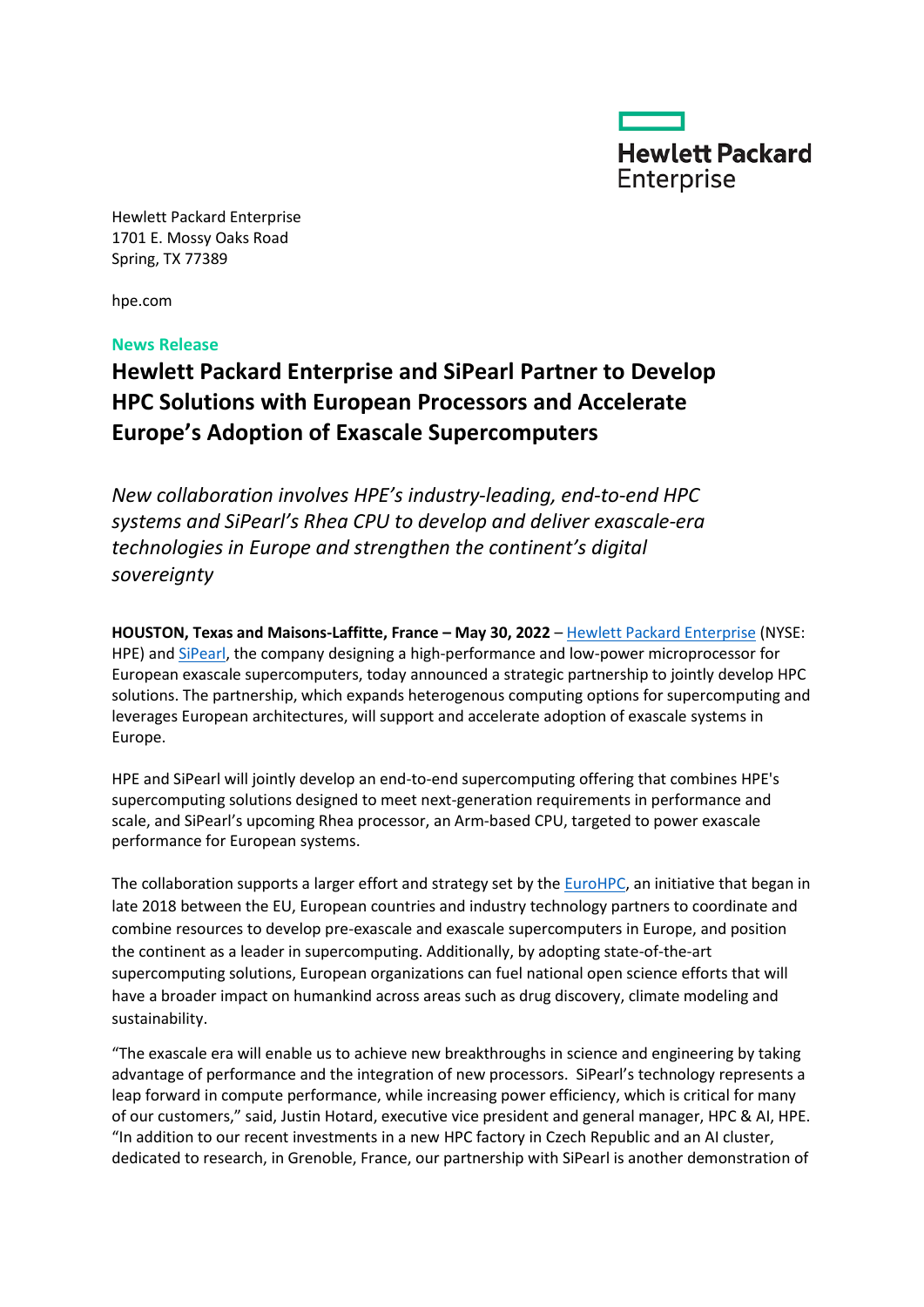HPE's ongoing commitment to support Europe's mission to deliver world-class supercomputing that extends its sovereignty and competitiveness on the global stage."

# **Accelerating Europe's roadmap and leadership in exascale with European-based architectures**

By combining SiPearl's Rhea with HPE's supercomputing solutions, HPE and SiPearl will deliver a broad set of advanced HPC and AI technologies, leveraging the upcoming European processor. These technologies span capabilities in high-performance networking, using HPE Slingshot, and a robust software complier and programming stack leveraging the HPE Cray Programming Environment.

The collaboration also demonstrates the increased value of developing heterogenous computing solutions, which includes a growing ecosystem of Arm-based processors, such as SiPearl's Rhea, to provide supercomputing options that deliver improved cost and power consumption.

"We are excited about this business and technology partnership with the HPC industry leader, HPE, which has just announced plans to build its first HPC factory in Europe," Philippe Notton, CEO and founder, SiPearl. "With the integration of our Rhea HPC microprocessor into the HPE portfolio and the creation of a joint center of excellence in Europe to enable the adoption of our combined solution by supercomputer end-users, we will drive innovation in the exascale era."

Additionally, the partnership will deliver joint HPE and SiPearl solutions to HPE's Center of Excellence (CoE) in Grenoble, France, which is home to France's semiconductor research, to enable local access to users to test and optimize their products for market. The CoE staffs more than 300 engineers, and has a lab presence with specialists in areas such as energy, medicine, biotechnology, semiconductor, micro and nanotechnology, and nanoscience.

To learn more about HPE's HPC and AI solutions, please visit: <https://www.hpe.com/us/en/compute/hpc.html>

To learn more about SiPearl's European microprocessor for supercomputing, please visit: <https://sipearl.com/en>

# **About Hewlett Packard Enterprise**

Hewlett Packard Enterprise (NYSE: HPE) is the global edge-to-cloud company that helps organizations accelerate outcomes by unlocking value from all of their data, everywhere. Built on decades of reimagining the future and innovating to advance the way people live and work, HPE delivers unique, open and intelligent technology solutions as a service. With offerings spanning Cloud Services, Compute, High Performance Computing & AI, Intelligent Edge, Software, and Storage, HPE provides a consistent experience across all clouds and edges, helping customers develop new business models, engage in new ways, and increase operational performance. For more information, visit: [www.hpe.com](http://www.hpe.com/)

# **About SiPearl**

SiPearl is designing the high-performance, low-power microprocessor for European exascale supercomputers. This new generation of microprocessors will enable Europe to set out its technological sovereignty in strategic high performance computing (HPC) markets such as artificial intelligence, medical research or climate modelling. The company is working in close collaboration with its 27 partners from the European Processor Initiative (EPI) consortium - leading names from the scientific community, supercomputing centres and industry - which are its stakeholders, future clients and end-users. SiPearl is supported by the European Union. For more information, visit: <https://sipearl.com/>